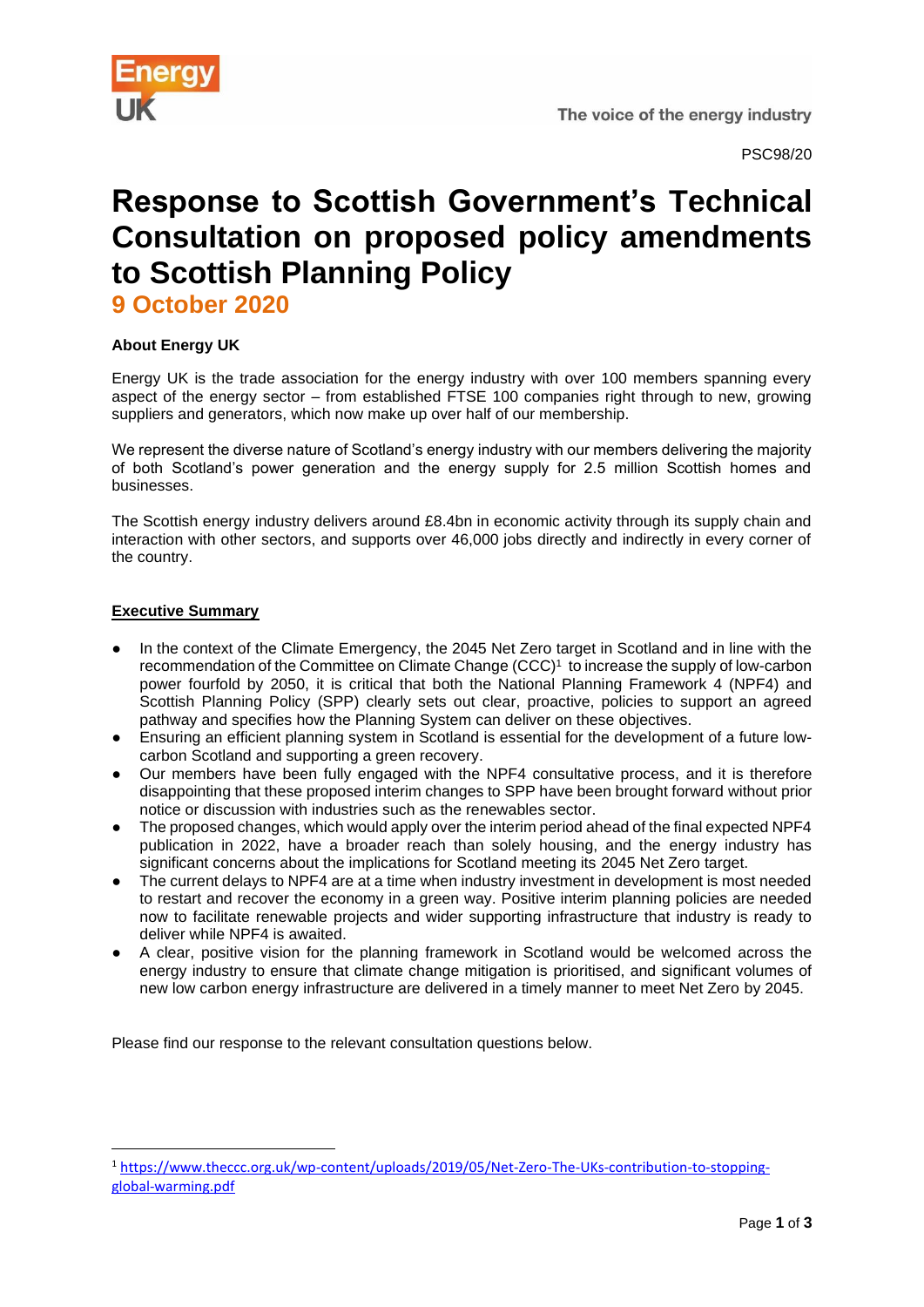

PSC98/20

### **Response to consultation questions**

#### **Question 1: What is your view on our proposal to remove 'the presumption' from the SPP, through the changes set out?**

It is disappointing that a consultation with such significant impacts outside of the housing industry has been issued with no prior notice or discussion with industries such as the energy sector. Energy UK and its members have engaged constructively with the Scottish Government on the recent Call for Ideas to support the forthcoming National Planning Framework 4 (NPF4), and this seemingly sudden change in national planning policy is at odds with the larger collaborative approach taken for the NPF4.

Removing the presumption in favour of sustainable development across all planning policy is a backward step for the renewables sector in Scotland. The amendments proposed in this consultation appear to go further than the narrow housing interpretation of the SPP put forward by the Scottish Government in the Court of Session. We understand that this consultation and proposed removal the presumption in favour of sustainable development is driven by a housing issue, however, we feel that using what is fundamentally a housing issue to justify significant changes across multiple development types such as onshore wind, is not proportionate and would set a poor precedent.

In our view, abolishing the presumption in favour of sustainable development is inconsistent with Scottish Government's world-leading climate legislation and risks undermining Scotland's ambition for Net Zero emissions by 2045. Renewables have been highlighted as playing a key role in securing a green economic recovery, and the proposal to remove a key element of planning policy which will support this aim is extremely concerning. The need to ensure that sustainable development (as quoted in SPP) is enshrined in development planning and management, is pivotal.

While we are understanding of the present challenges faced by government in the current COVID-19 pandemic, and the shift in focus towards public health, the climate emergency must not be forgotten. The planning system is a key vehicle for delivering national emission reduction targets, and the delay of NPF4 just as the Green Recovery is needed is already resulting in lost opportunities for renewable developments. In the interim period before NPF4 is finalised, we would therefore urge the Scottish Government to clarify the importance of climate mitigation in the consideration of planning balance. The NPF4, and any interim measures introduced prior to publication of the final NPF4, should bring forward ambitious proposals to facilitate the deployment of renewables, ensuring climate mitigation is at the heart of the planning system.

The presumption in favour of sustainable development is a relevant and positive planning policy that supports the renewable and wider energy sector when the merits of developments in the right places are being assessed. We therefore ask that either the presumption is retained within SPP or, if it is changed, that some replacement for the presumption (with equal weight) is put in place as soon as possible to ensure no adverse impact on Government's policy to encourage the further deployment of low-carbon energy development.

#### **Question 4: Do you agree that the proposed amendments will not directly impact on other (nonhousing) types of development? If not, please provide evidence to support your view.**

We are concerned that the proposed amendments will negatively impact low-carbon energy developments and other infrastructure developments that support the deployment of low carbon energy developments. While the consultation focuses on housing, the proposal to remove the presumption has implications for all types of development including low-carbon energy, whether proceeding under the Town and Country Planning (Scotland) Act 1997 or other legislation, including the Electricity Act 1989. There are a number of renewable energy Section 36 Electricity Act developments coming to local inquiries in the next few months. These projects would be adversely impacted if the proposal in this consultation is taken forwards.